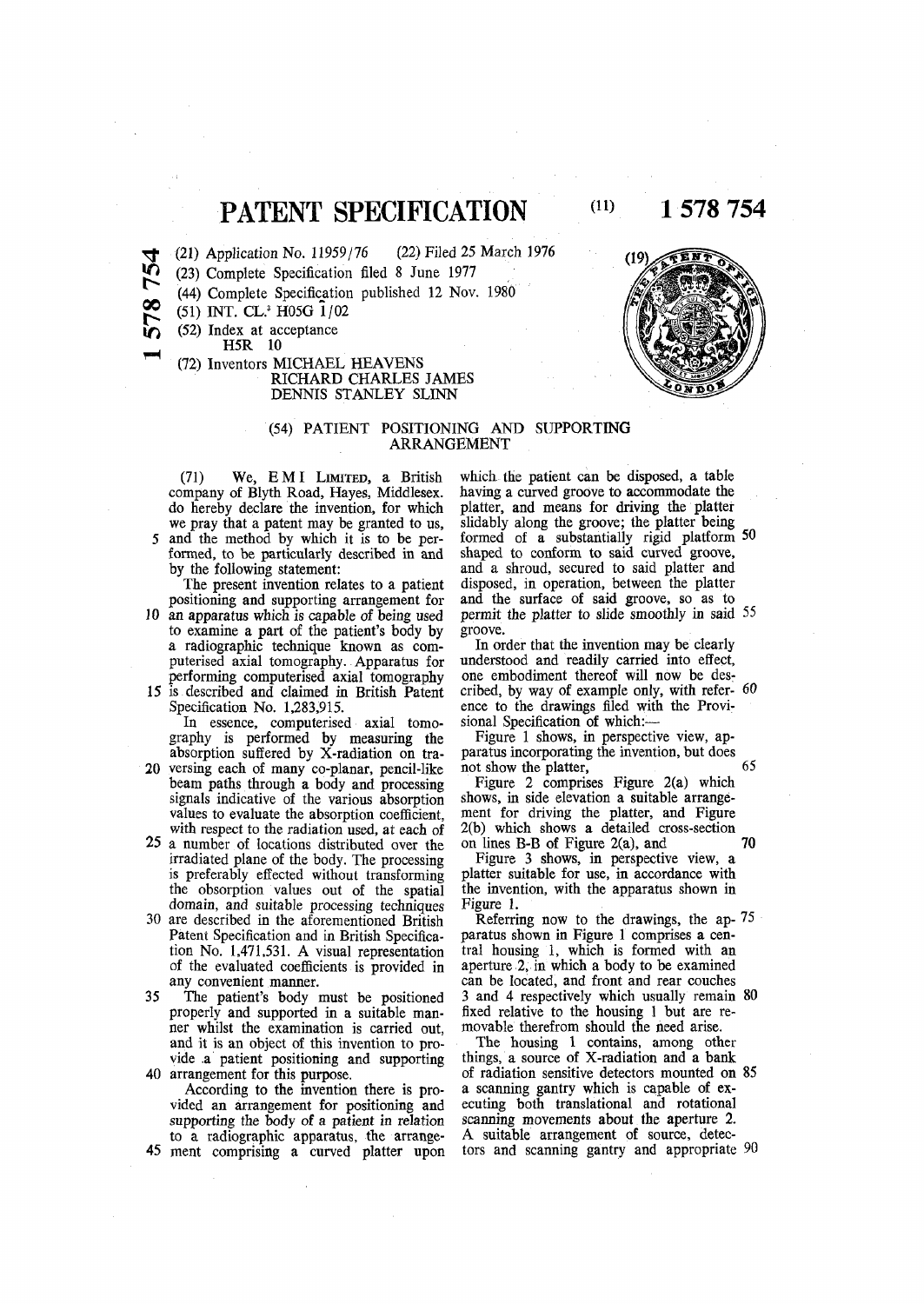operating procedures therefor is described in detail in British Patent Specification No.  $1,478,124$  and thus will not be further des-

- cribed herein. However it is stressed that the 5 arrangement disclosed in the aforesaid Patent Specification No. 1,478,124, whilst having been proved in practice to operate well, is not the only arrangement which could be used. For example it may be pre-
- 10 ferred to utilise a source of of spread of Xradiation which substantially irradiates the entire profile of the body in the plane to be examined, together with a correspondingly enlarged bank of detectors, to enable
- 15 the translational scanning movement to be dispensed with altogether as described in British Patent Specification No. 1,475,303 or to be effected, on a reduced scale, by means of an X-ray tube having facilities
- 20 whereby the electron beam thereof can be deflected over an elongated target/anode as described in British Patent Specification No. 1,529,799 and 1,558,062. In either event, the only mechanical scanning movement re-25 quired is a rotational one.
- Whichever technique is employed, and in this example it is the one involving both translational and rotational mechanicalscanning movements as described in the
- 30 aforementioned Patent Specification No. 1,478,124, radiation projected through the body along many co-planar, pencil-like beam paths is detected by the detectors. The absorption suffered by the radiation in tra-
- **35** versing each beam path is determined, and the absorption values so determined are processed, for example in accordance with the technique disclosed in the aforementioned British Patent No. 1,283,915 or in accord-
- 40 ance with the technique disclosed in the aforementioned Patent Specification No. 1,471,531 to evaluate the absorption coefficient at each of a plurality of locations distributed over the irradiated plane of the **45** body.
	- The patient's body, as previously mentioned, has to be properly supported whilst the examination is carried out so that a plane of interest in the body coincides with
- 50 the plane irradiated by the source of X-radiation. To this end, the front and rear couches 3 and 4 are formed with longitudinally extending arcuate grooves 5 and 6 respectively. The flat horizontal surfaces (e.g. that shown
- 55 at 7) of the couches  $3$  and  $4$  are covered with the material covered by the Registered Trade Mark "Formica" having a smooth finish so that they can be easily wiped clean should they be soiled, whereas the faces of
- 60 the grooves 5 and 6 are covered with "Formica" having a matt finish to provide a well defined coefficient of friction which is substantially constant throughout the length of the grooves.
- **65** In the base of the groove 5 in the front

couch 3 there is formed a channel 8 in which is disposed a drive wire (not shown in Figure 1) to which a drive spigot 9 is secured. The drive wire, as will be more fully explained with reference to Figure 2, 70 passes over a pulley at either end of the front couch 3 and back underneath itself to be wrapped around a drum which is driven by an electric motor.

The platter, which will be more fully des- 75 cribed with reference to Figure 3, is in the form of a rigid stretcher which is curved to fit the grooves 5, 6. The base of the stretcher is formed, adjacent one end thereof, with a hole into which the drive spigot 9 slots. The 80 platter can then be driven into and through the aperture 2 by means of the drive arrangement just described.

Referring now to Figures 2(a) and 2(b) which show respectively a schematic side 85 elevational view and a detailed cross-sectional view taken on the lines B-B in Figure  $2(a)$ , it can be seen that the drive spigot 9 is secured to a cable 10 which constitutes the aforementioned drive wire. 90 The cable is a plastic-covered braided wire cable and is effectively endless; the two ends being joined at the spigot 9. As previously mentioned, the cable 10 runs along the channel 8 in the front couch 3 and passes 95 over a pair of idler pulleys 11 and 12 disposed at respective ends of the couch 3. The cable  $10$  then passes back beneath the channel 8 and is wound in three turns around a drive drum 13. The drum 13 is driven 100 by an electric motor (not shown) by way of a gearing arrangement. As the drum 13 rotates, it drives a wheel 14 (Figure 2(b) which, in turn, drives a lead screw 15. Mounted on the lead screw, so as to tra- 105 verse therealong when the lead screw 15 rotates, is an actuator 16 The actuator 16 also runs on a guide  $17$  (Figure 2(a)) to prevent it rotating with the lead screw. The pitch of the lead screw 15 is arranged so 110 that, when the spigot 9 is at its closest permissible approach to the idler pulley 11, the actuator 16 contacts the operating member of a micro-switch 18 which disconnects the electrical power to the motor which drives 115 the drum 13, thus preventing further movement of the spigot  $\overline{9}$  towards the idler wheel 11, Similarly, when the spigot is driven in the opposite direction, towards idler wheel 12, the actuator 16 approaches a second 120 micro switch 19 (Figures 2(b)); the arrangement being such that, when the spigot has travelled as far as. necessary in that direction, the actuator 16 operates the microswitch 19 so as to disconnect the electrical 125 power to the motor which drives the drum  $13.$ 

The platter, which is shown generally at 20 in Figure 2(a), is shown in more detail in Figure 3 and consists of an elongated, 130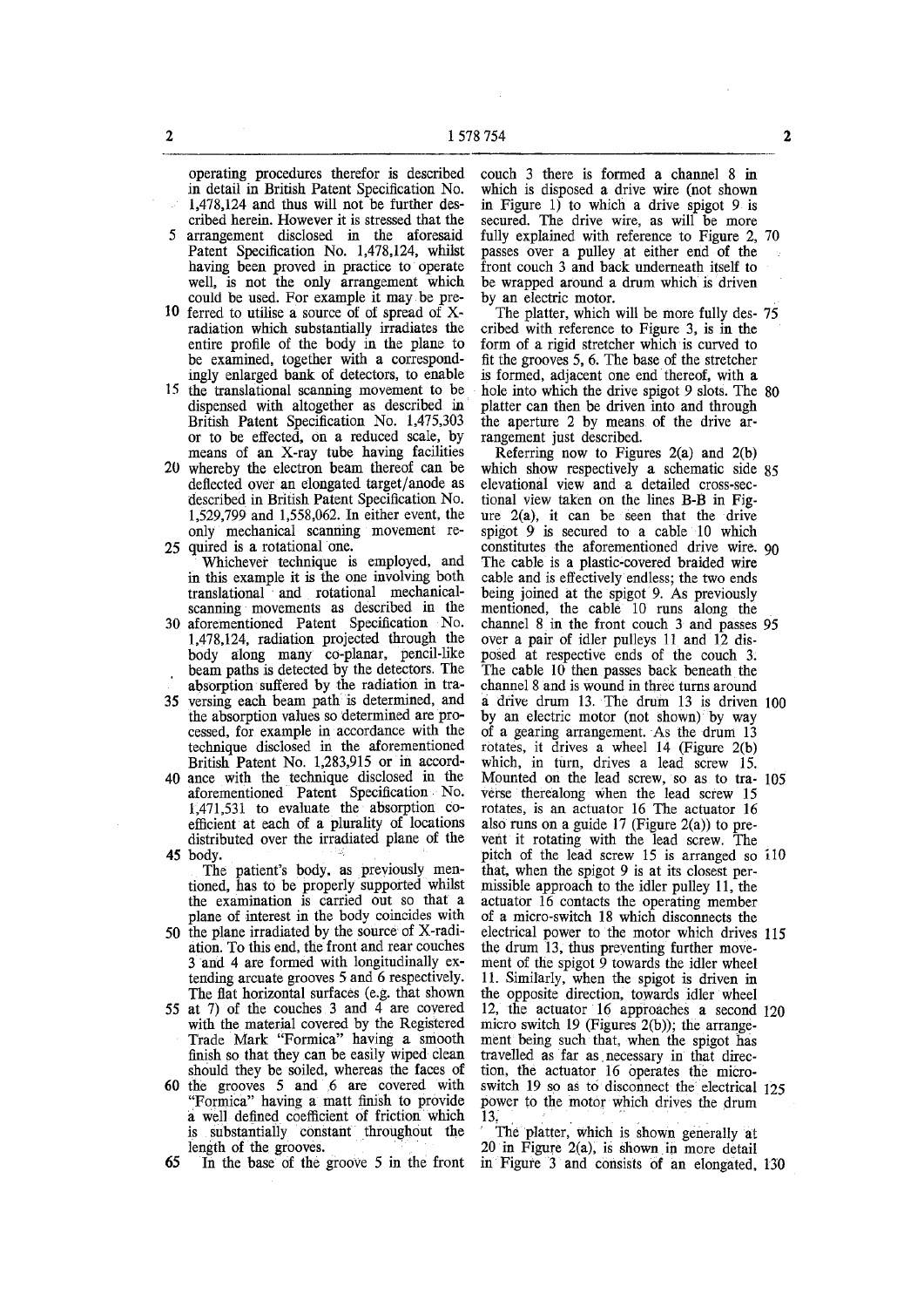rigid stretcher 21 formed of either laminated "Formica" or wood and shaped to fit the curvature of the grooves 5 and 6. Stretched over the base of the stretcher is a nylon 5 shroud 22 which is secured to the stretcher by means of strips of the material known as "Velcro" (Registered Trade Mark) cooperating with other "Velcro" strips formed

- on material attached to the stretcher 21 10 at its ends as shown at 23 and at the sides thereof adjacent the ends as shown at 24. Along most of the length of the stretcher the nylon shroud is formed with flaps 25 and 26 formed with respective "velcro"
- 15 strips 27 and 28 to which a suitable belt can be secured; the belt being used to hold the patient firmly in the platter, and having "Velcro" strips secured to its ends.
- The nylon shroud 22 is similar in appear-20 ance to cheese-cloth and has been found to exhibit suitable sliding characteristics on the matt "Formica" finish in the grooves 5, 6. In addition, four strips such as 29 of P.T.F.E. are secured to the underside of
- 25 the shroud, running longitudinally thereof and extending the full length of the platter. These strips are provided to reduce fraying of the nylon material forming the shroud because of its tendency to ruck and pucker,
- 30 especially at the commencement of movement of the platter relative to the couches. The P.T.F.E. strips also improve the coefficient of friction between the platter and the couches.
- 35 In some circumstances, it may be desired to move the platter 20 incrementally relative the couches 3 and 4. This can be effected automatically under the influence of one or more graticule discs and suitable photocell/
- 40 detector arrangements. It is preferred, however, to provide a manually operable incrementing arrangement by means of which the platter is moved incrementally through a predetermined distance in response to
- 45 the manual operation of a push button. The predetermined distance can be selected from three alternatives, e.g. 5mm, 10mm and 15mm. If several incremental movements are required, the push button has to be 50 operated a corresponding number of times.
- If neither of the three push buttons is actuated, the platter is automatically moved through a distance of 13mm between scans.
- It is preferable for the motor which drives 55 the cable drum 13 to be a two speed motor. This enables a patient originally supported by the front couch 3 to be transported rapidly through the aperture 2 until he is in approximately the desired position for ex-60 amination, at which time the motor is switched to its lower operating speed to enable the operator to position the body accurately in the aperture 2.

Although they are not shown in the draw-65 ings, it is preferable for a number of touchsensitive switches to be provided in the aperture 2. These switches can be linked to the controls of the apparatus in known manner so as to inhibit the scanning operation and/or certain movements of the plat- 70 ter should a part of the patient's body contact the housing 1.

Instead of the nylon shroud 22 with its P.T.F.E. strips, it is possible, and sometimes preferable, to use a shroud formed of a 75 material known as "TYGAFLOR 128A/ 10T" ("TYGAFLOR " is a Registered Trade Mark) which is a P.T.F.E. coated glass fabric. This material has a more suitable coefficient of friction with respect to the 80 couches, and has increased resistance to fraying as compared with the nylon shroud referred to previously.

# WHAT WE CLAIM IS: 85

1. An arrangement for positioning and supporting the body of a patient in relation to a radiographic apparatus, the arrangement comprising a curved platter 90 upon which the patient can be disposed, a table having a curved groove to accommodate the platter, and means for driving the platter slidably along the groove; the platter being formed of a substantially 95 rigid platform shaped to conform to said curved groove, and a shroud, secured to said platter and disposed, in operation, between the platter and the surface of said groove, so as to permit the platter to slide J00 smoothly in said groove.

An arrangement according to Claim 1 wherein said shroud is formed of nylon. 105

An arrangement according to either of Claims 1 or 2 wherein said shroud is formed, on the surface thereof adjacent said table, with at least one strip of poly- 110 tetra-fluoro-ethylene, extending longitudinally of said platter.

4. An arrangement according Claim 1 wherein said shroud is formed of 115 a glass fabric coated with poly-tetrafluoro-ethylene.

5. An arrangement according to any preceding claim wherein the base of said  $_{120}$ platter is formed with engagement means for co-operation with a receptor means which can be driven longitudinally of said table to drive said platter longitudinally along said table. 125

6. An arrangement according to Claim 5 wherein the drive applied to said receptor means, and thence via said engagement means to said platter, can be 130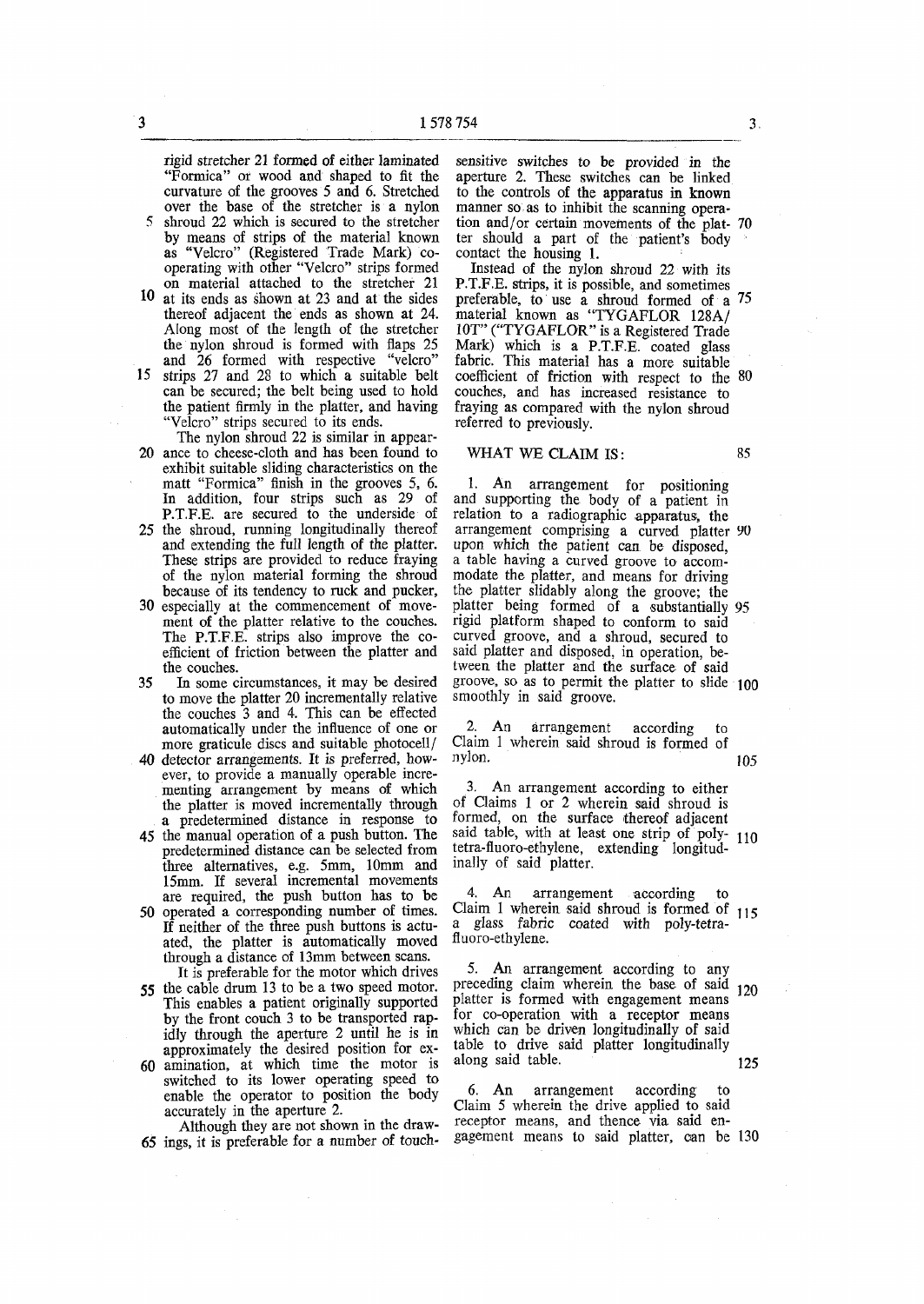optionally rendered step-wise or continuous.

2

 $\bar{\beta}$ 

 $\sim$   $\sim$  $\frac{1}{2}$ 

7. An arrangement according to any preceding claim including, in fixed rela-5 tionship to said table, a housing containing the active elements of a computerised tomographic apparatus.

8. An arrangement, substantially as

herein described with reference to the 10 drawings filed with the Provisional Specification, for positioning and locatng the body of a patient in relation to a radiographic apparatus.

# R. G. MARSH

### Chartered Patent Agent Agent for the Applicants

**Printed for Her Majesty's Stationery Office by The Tweeddale Press Ltd., Berwick-upon-Tweed, 1980. Published at the Patent Office, 25 Southampton Buildings, London, WC2A 1AY, from which copies may be obtained.** 

> $\dot{\epsilon}_\mu$  $\mathcal{L}_{\rm{in}}$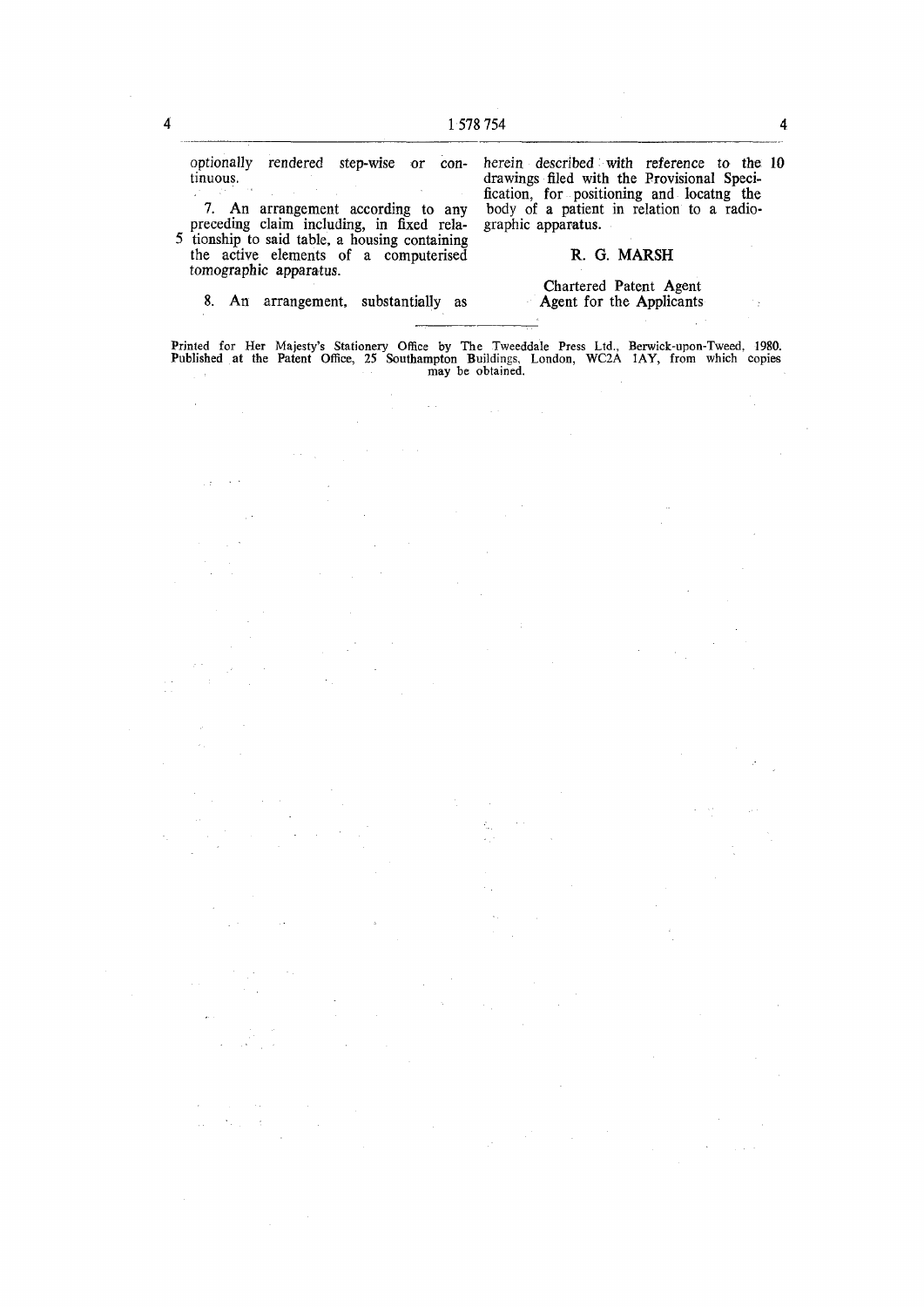# **1578754 PROVISIONAL SPECIFICATION**

**3 SHEETS** *This drawing Is a reproduction of* 

*the Original* on *a reduced scale*  SNGGI T



 $\bar{\bar{1}}$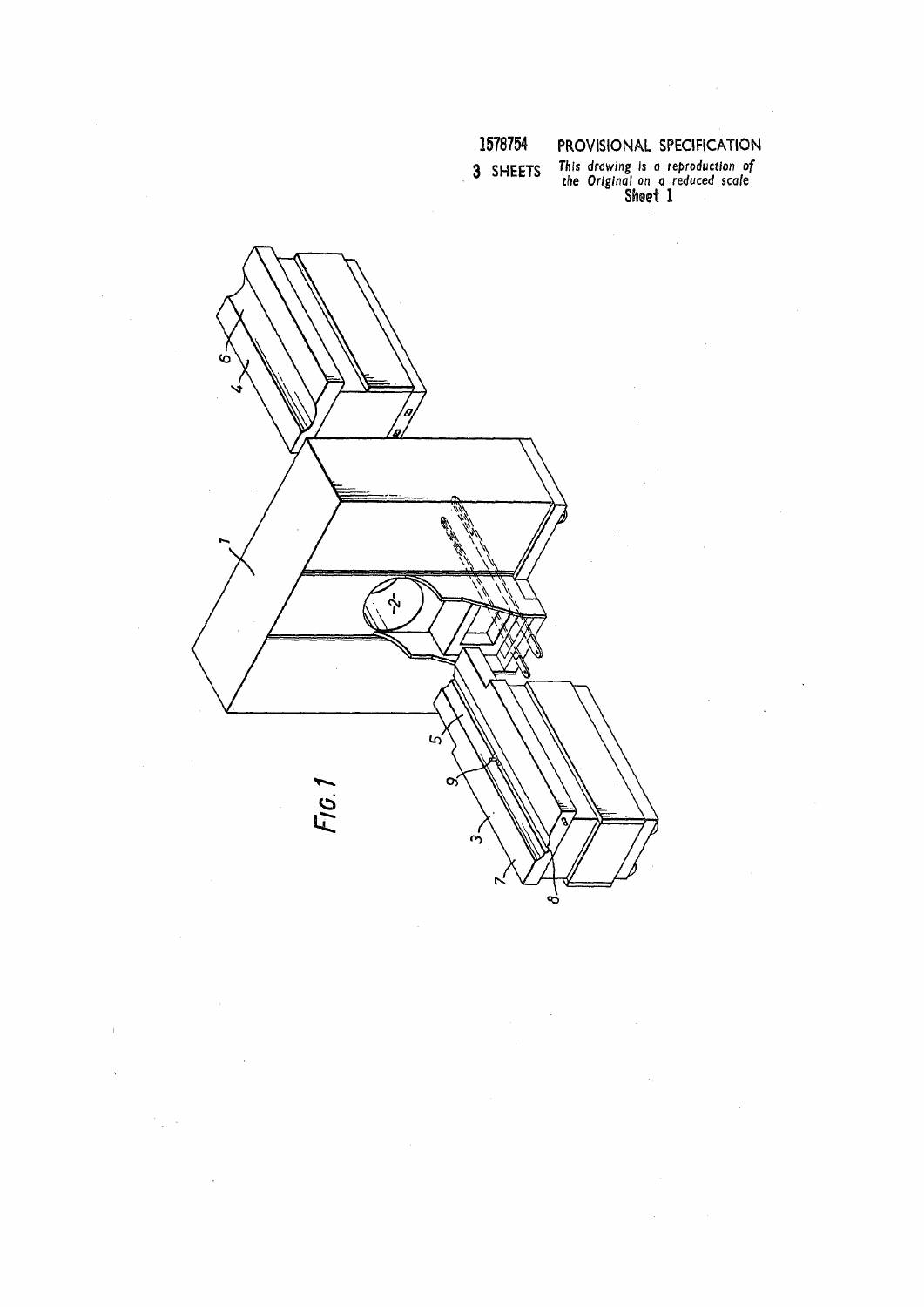| ö |  |
|---|--|
|   |  |

 $\bar{z}$ 

 $\hat{\mathcal{A}}$ 

**3 SHEETS ^rovv'**

 $\bar{\mathcal{A}}$ 

 $\hat{\boldsymbol{\epsilon}}$ 

**PROVISIONAL SPECIFICATION** 

**n ? Is***<sup>0</sup> reproduction of the Original on a reduced scale*  **Sheet 2** 



J.